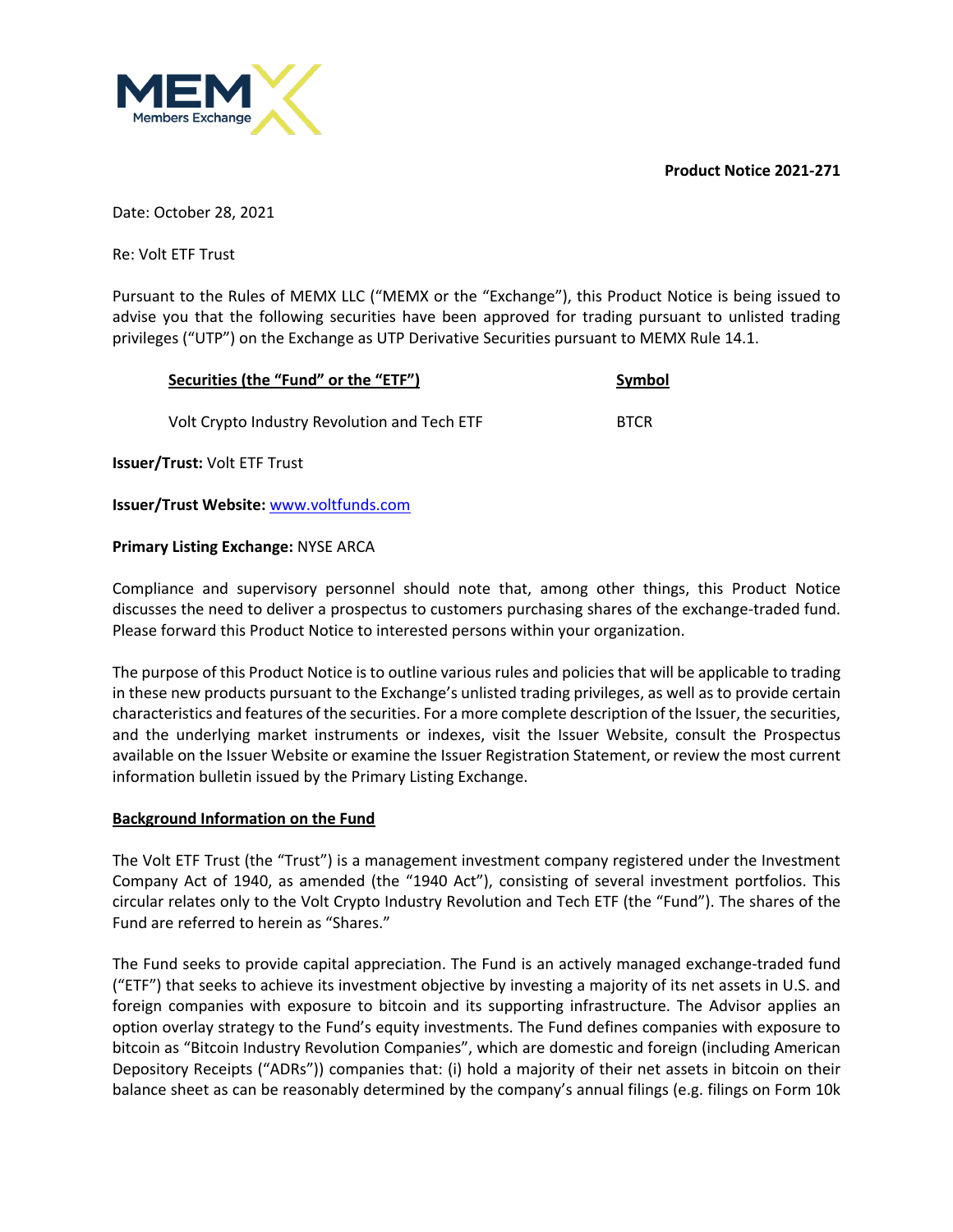or foreign equivalents) from the past 12 months; and/or (ii) derive a majority of their revenue or profits directly from mining, lending, transacting in bitcoin, or manufacturing bitcoin mining equipment as can be reasonably determined by the company's annual filings from the past 12 months. The Bitcoin Industry Revolution Companies noted in (i) above will not include Canadian ETFs or private funds and will include no more than 15% of the Fund's net assets in GBTC.

Please read the Fund's prospectus for more information regarding its investment objectives.

As described more fully in the Trust's prospectus and Statement of Additional Information, the Fund will issue and redeem Shares on a continuous basis at their net asset value ("NAV") only in large blocks of Shares called a "Creation Unit", or multiples thereof (typically 20,000 to 100,000 Shares). Creation Units will be issued and redeemed principally in-kind for securities included in the underlying index. Except when aggregated in Creation Units, the Shares may not be redeemed with the Fund.

Shares are held in book-entry form, which means that no Share certificates are issued. The Depository Trust Company or its nominee is the record owner of all outstanding Shares of the Funds and is recognized as the owner of all Shares for all purposes.

The NAV per Share for the Fund is computed by dividing the value of the net assets of the Fund (i.e., the value of its total assets less total liabilities) by the total number of Shares outstanding. Expenses and fees are accrued daily and taken into account for purposes of determining NAV. The NAV of each Fund is determined each business day after the close of trading (ordinarily 4:00 p.m., Eastern Time or "ET") of the New York Stock Exchange. Any assets or liabilities denominated in currencies other than the U.S. dollar are converted into U.S. dollars at the current market rates on the date of valuation as quoted by one or more sources. A major market data vendor will disseminate the Intraday Indicative Value (IIV) for the Shares of the fund through regular trading hours.

The registration statement for the Fund describes the various fees and expenses for the Fund's Shares. For a more complete description of the Fund and the underlying Index, visit the Fund's website.

## **Principal Risks**

Interested persons are referred to the discussion in the prospectus for the Fund of the principal risks of an investment in the Fund. These may include, but are not limited to, asset class risk, authorized participant concentration risk, concentration risk, currency risk, cyber security risk, equity securities risk, fluctuation of net asset value risk (NAV), index risk, industry/sector risk, issuer risk, management risk, market maker risk, market risk, market trading risk, non-correlation risk, non-diversification risk, passive investment risk, replication management risk, securities lending risk, tracking error risk, trading issues risk, and valuation risk.

In addition, the market prices of the Shares will fluctuate in accordance with changes in NAV as well as the supply and demand for the Shares. As a result, the Shares may trade at market prices that may differ from their NAV. The NAV of the Shares of the Fund will fluctuate with changes in the market value of the Fund's holdings.

## **Exchange Rules Applicable to Trading in the Shares**

Trading in the Shares on MEMX is subject to MEMX trading rules.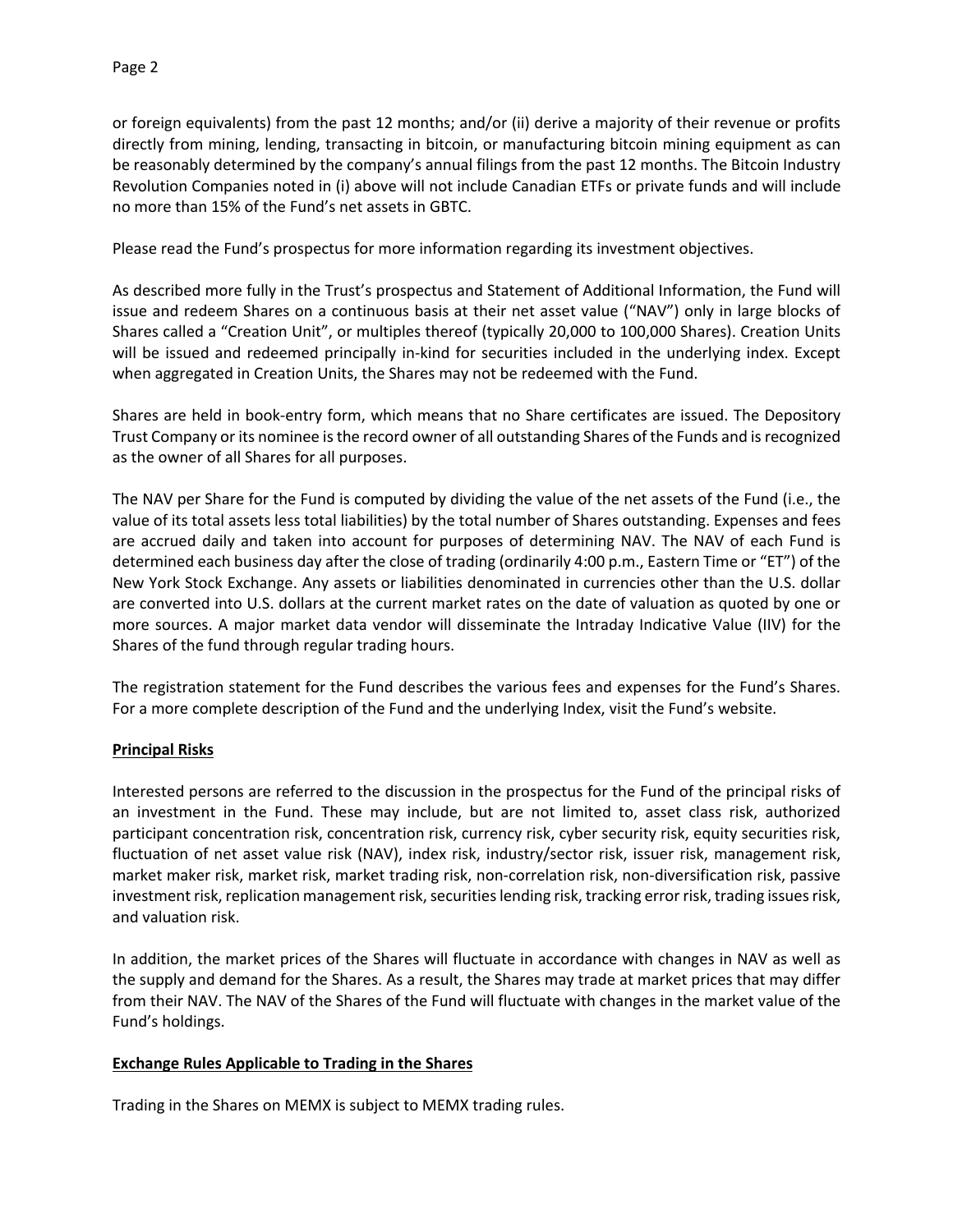# **Trading Hours**

The value of the Index underlying the Shares will be disseminated to the data vendors every 15 seconds during the Regular Trading Session.

The Shares will trade on MEMX between 7:00 am and 5:00 pm (EST). Please note that trading in the Shares during the Exchange's Pre-Market and Post-Market Sessions ("Extended Market Sessions") may result in additional trading risks which include: (1) that the current underlying indicative value may not be updated during the Extended Market Sessions, (2) lower liquidity in the Extended Market Sessions may impact pricing, (3) higher volatility in the Extended Market Sessions may impact pricing, (4) wider spreads may occur in the Extended Markets Sessions, and (5) because the indicative value is not calculated or widely disseminated during the Extended Market Sessions, an investor who is unable to calculate an implied value for the Shares in those sessions may be at a disadvantage to market professionals.

### **Dissemination of Data**

The Consolidated Tape Association will disseminate real time trade and quote information for the Shares to Tape B.

| <b>Name</b>                                           | <b>Listing Market</b> | <b>Trading Symbol</b> | <b>IOPV Symbol</b> | <b>NAV Symbol</b> |
|-------------------------------------------------------|-----------------------|-----------------------|--------------------|-------------------|
| Volt Crypto<br>Industry<br>Revolution and<br>Tech ETF | <b>NYSE ARCA</b>      | <b>BTCR</b>           | <b>BTCR.IV</b>     | <b>BTCR.NV</b>    |

## **Delivery of a Prospectus**

Exchange Members should be mindful of applicable prospectus delivery requirements under the federal securities laws with respect to transactions in the Fund. Prospectuses may be obtained through the Fund's website. The Prospectus for the Fund does not contain all of the information set forth in the Fund's Registration Statement (including the exhibits to the Registration Statement), parts of which have been omitted in accordance with the rules and regulations of the SEC. For further information about the Fund, please refer to its Registration Statement.

In the event that the Fund relies upon an order by the SEC exempting the Shares from certain prospectus delivery requirements under Section 24(d) of the 1940 Act and in the future make available a written product description, Exchange Rules require that Exchange Members provide to all purchasers of Shares a written description of the terms and characteristics of such securities, in a form prepared by the Issuer of the Fund, no later than the time a confirmation of the first transaction in the Shares is delivered to such purchaser. In addition, Exchange Members shall include such a written description with any sales material relating to the Shares that is provided to customers or the public. Any other written materials provided by a MEMX member to customers or the public making specific reference to the Shares as an investment vehicle must include a statement in substantially the following form: "A circular describing the terms and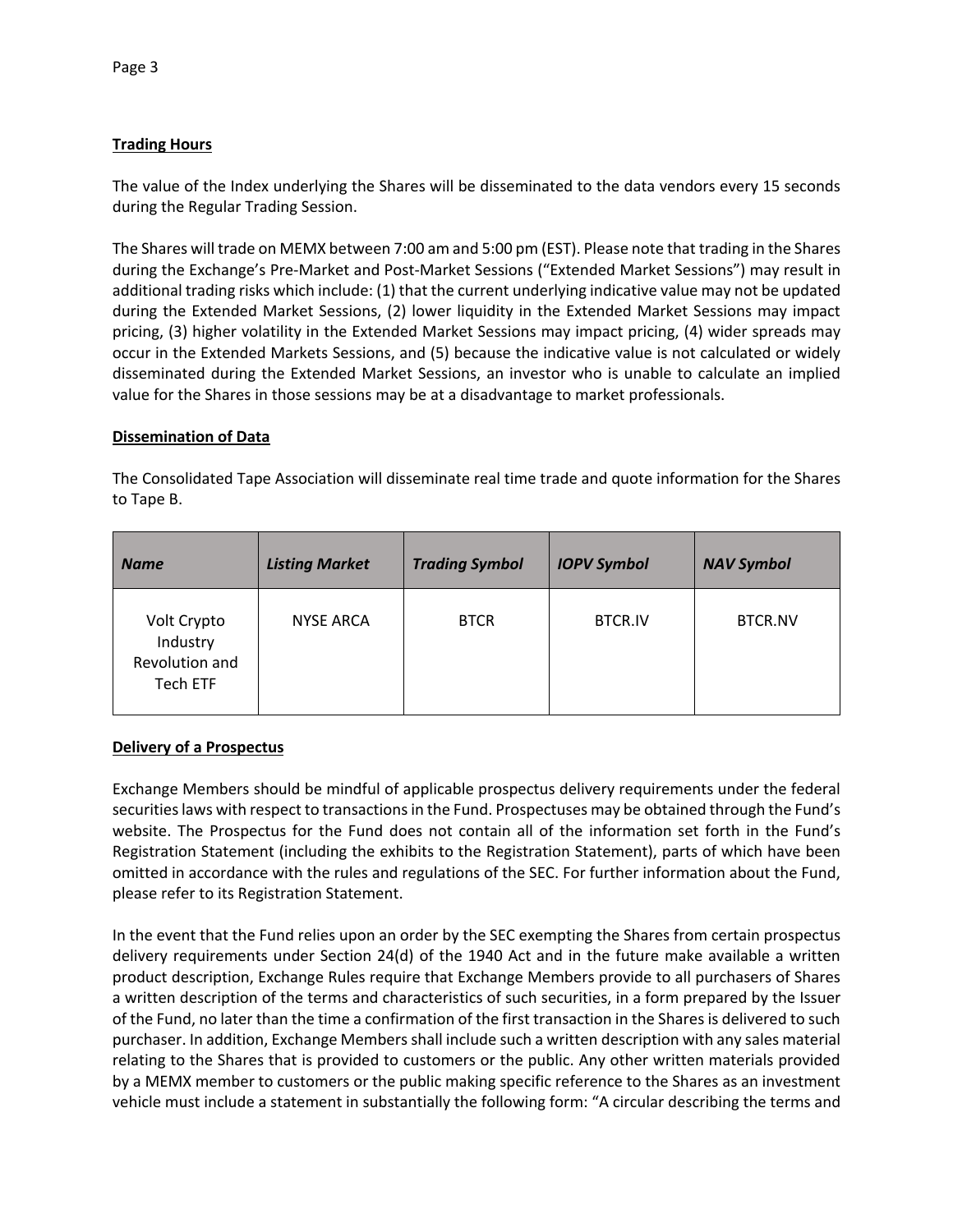characteristics of [the UTP Derivative Securities] has been prepared by the [open-ended management investment company name] and is available from your broker. It is recommended that you obtain and review such circular before purchasing [the UTP Derivative Securities]."

An Exchange member carrying an omnibus account for a non-member broker-dealer is required to inform such non-member that execution of an order to purchase Shares for such omnibus account will be deemed to constitute agreement by the non-member to make such written description available to its customers on the same terms as are directly applicable to such Exchange member under this rule.

Upon request of a customer, Exchange Members also shall provide a copy of the Prospectus.

### **Suitability**

Trading in the securities on the Exchange will be subject to MEMX Rule 3.7 and other applicable suitability rules. Members recommending transactions in the securities to customers should make a determination that the recommendation is suitable for the customer.

## **Trading Halts**

The Exchange will halt trading in the Shares of a security in accordance with the Exchange's Rules. The grounds for a halt include a halt because the intraday indicative value of the security and/or the value of its underlying index are not being disseminated as required, a halt for other regulatory reasons or due to other conditions or circumstances deemed to be detrimental to the maintenance of a free and orderly market. In addition, MEMX will stop trading the Shares of a security if the primary market de-lists the security.

#### **Exemptive, Interpretive and No-Action Relief Under Federal Securities Regulations**

The Securities and Exchange Commission (the "SEC") has issued letters granting exemptive, interpretive and no-action relief from certain provisions of rules under the Securities Exchange Act of 1934 for exchange- traded securities listed and traded on a registered national securities exchange that meet certain criteria.

**AS WHAT FOLLOWS IS ONLY A SUMMARY OF THE RELIEF OUTLINED IN THE NO-ACTION LETTERS REFERENCED ABOVE, THE EXCHANGE ADVISES INTERESTED PARTIES TO CONSULT THE NO-ACTION LETTERS FOR MORE COMPLETE INFORMATION REGARDING THE MATTERS COVERED THEREIN AND THE APPLICABILITY OF THE RELIEF GRANTED IN RESPECT OF TRADING IN SECURITIES. INTERESTED PARTIES SHOULD ALSO CONSULT THEIR PROFESSIONAL ADVISORS.**

#### **Regulation M Exemptions**

Generally, Rules 101 and 102 of Regulation M prohibit any "distribution participant" and its "affiliated purchasers" from bidding for, purchasing, or attempting to induce any person to bid for or purchase any security which is the subject of a distribution until after the applicable restricted period, except as specifically permitted in Regulation M. The provisions of the Rules apply to underwriters, prospective underwriters, brokers, dealers, and other persons who have agreed to participate or are participating in a distribution of securities.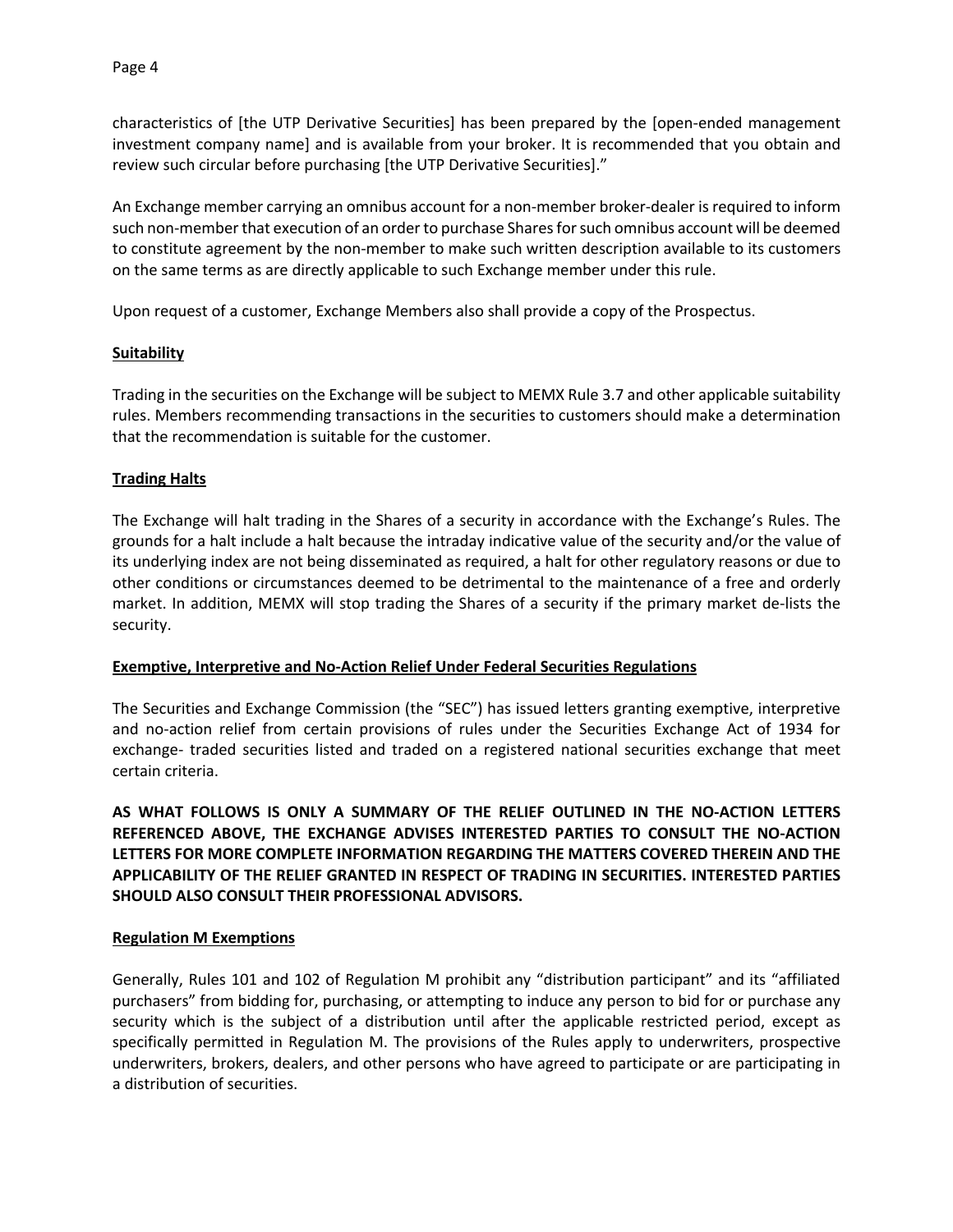The SEC has granted an exemption from Rule 101 under Regulation M to permit persons participating in a distribution of shares of the above-mentioned Fund to engage in secondary market transactions in such shares during their participation in such a distribution. In addition, the SEC has granted relief under Regulation M to permit persons who may be deemed to be participating in the distribution of Shares of the above-mentioned Fund (i) to purchase securities for the purpose of purchasing Creation Unit Aggregations of Fund Shares and (ii) to tender securities for redemption in Creation Unit Aggregations. Further, the SEC has clarified that the tender of Fund Shares to the Fund for redemption does not constitute a bid for or purchase of any of the Funds' securities during the restricted period of Rule 101. The SEC has also granted an exemption pursuant to paragraph (e) of Rule 102 under Regulation M to allow the redemption of Fund Shares in Creation Unit Aggregations during the continuous offering of Shares.

## **Rule 10b-10 (Customer Confirmations for Creation or Redemption of Fund Shares)**

Broker-dealers who handle purchases or redemptions of Fund Shares in Creation Unit size for customers will be permitted to provide such customers with a statement of the number of Creation Unit Aggregations created or redeemed without providing a statement of the identity, number and price of Shares of the individual securities tendered to the Fund for purposes of purchasing Creation Unit Aggregations ("Deposit Securities") or the identity, number and price of Shares to be delivered by the Trust for the Fund to the redeeming holder ("Redemption Securities"). The composition of the securities required to be tendered to the Fund for creation purposes and of the securities to be delivered on redemption will be disseminated each business day and will be applicable to requests for creations or redemption, as the case may be, on that day. This exemptive relief under Rule 10b-10 with respect to creations and redemption is subject to the following conditions:

- 1. Confirmations to customers engaging in creations or redemptions must state that all information required by Rule 10b-10 will be provided upon request;
- 2. Any such request by a customer for information required by Rule 10b-10 will be filed in a timely manner, in accordance with Rule 10b-10(c); and
- 3. Except for the identity, number, and price of Shares of the component securities of the Deposit Securities and Redemption Securities, as described above, confirmations to customers must disclose all other information required by Rule 10b-10(a).

## **Rule 10b-17 (Untimely Announcement of Record Dates)**

The SEC has granted an exemption from the requirements of Rule 10b-17 that will cover transactions in the Shares.

## **Rule 14e-5**

An exemption from Rule 14e-5 has been granted to permit any person acting as a dealer-manager of a tender offer for a component security of the Fund (1) to redeem Fund Shares in Creation Unit Aggregations from the issuer that may include a security subject to such tender offer and (2) to purchase Fund Shares during such tender offer. In addition, a no-action position has been taken under Rule 14e-5 if a brokerdealer acting as a dealer-manager of a tender offer for a security of the Fund purchases or arranges to purchase such securities in the secondary market for the purpose of tendering such securities to purchase one or more Creation Unit Aggregations of Shares, if made in conformance with the following: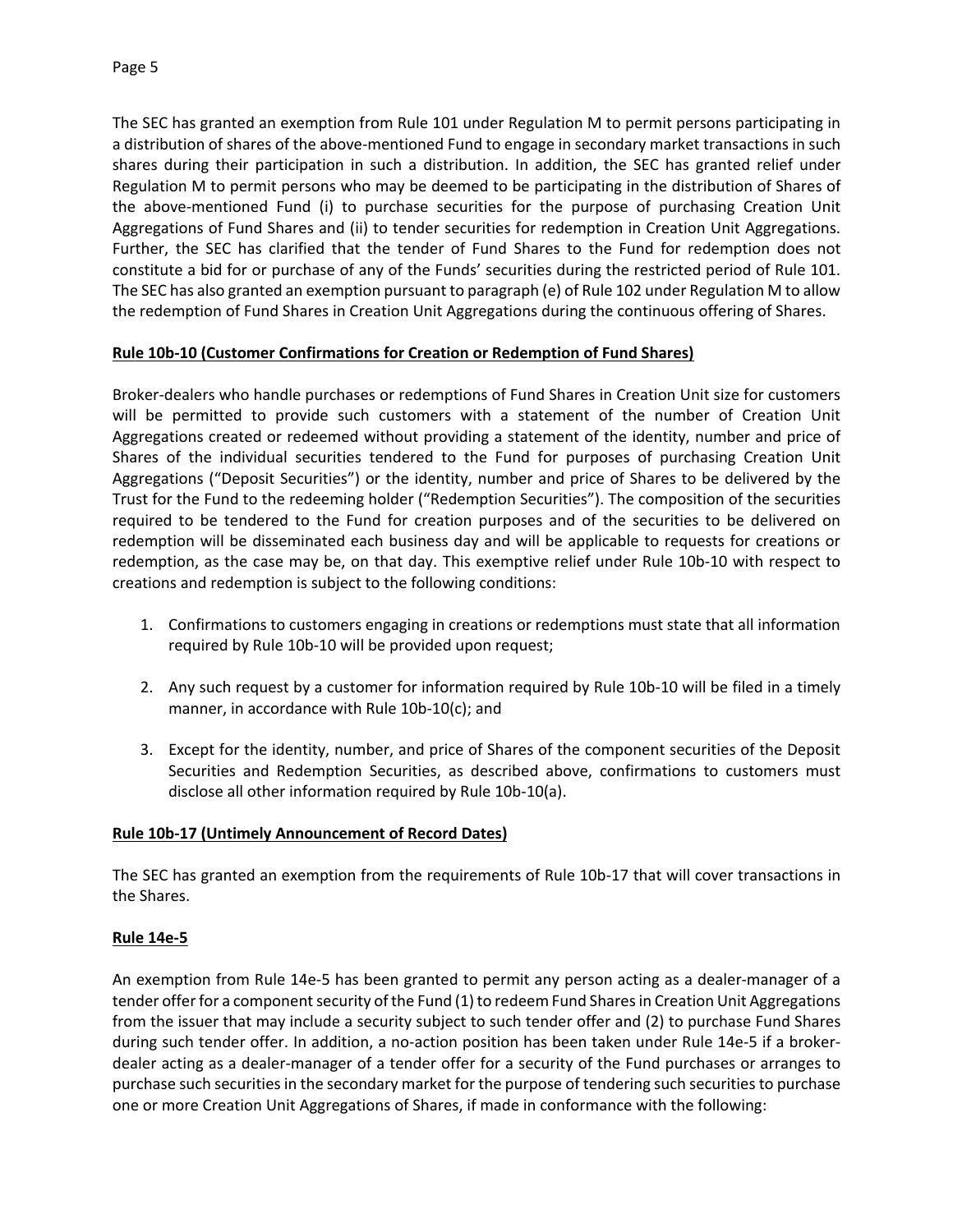- 1. Such bids or purchases are effected in the ordinary course of business, in connection with a basket of 20 or more securities in which any security that is the subject of a distribution, or any reference security, does not comprise more than 5% of the value of the basket purchase; or
- 2. Purchases are effected as adjustments to such basket in the ordinary course of business as a result of a change in the composition of the underlying index; and
- 3. Such bids or purchases are not effected for the purpose of facilitating such tender offer.

# **Section 11(d)(1); Rule 11d1-2 (Customer Margin)**

The SEC has taken a no-action position under Section  $11(d)(1)$  that will permit broker-dealers that do not create Shares but engage in both proprietary and customer transactions in such Shares exclusively in the secondary market to extend or maintain or arrange for the extension or maintenance of credit on the Shares, in connection with such secondary market transactions. For broker-dealers that engage in the creation of Shares, the SEC has also taken a no-action position under Rule 11d1-2 that will cover the extension or maintenance or the arrangement for the extension or maintenance of credit on the Shares that have been owned by the persons to whom credit is provided for more than 30 days.

# **Section 11(d)(1); Rules 11d1-1 and 11d1-2**

Section 11(d)(1) of the Act generally prohibits a person who is both a broker and a dealer from effecting any transaction in which the broker-dealer extends credit to a customer on any security which was part of a new issue in the distribution of which he participated as a member of a selling syndicate or group within thirty days prior to such transaction. The SEC has clarified that Section 11(d)(1) does not apply to broker-dealers that are not Authorized Participants (and, therefore, do not create Creation Unit Aggregations) that engage in both proprietary and customer transactions in Shares of a Fund in the secondary market, and for broker-dealer Authorized Participants that engage in creations of Creation Unit Aggregations. This relief is subject to specific conditions, including the condition that such broker-dealer (whether or not an 6 Authorized Participant) does not, directly or indirectly, receive from the Fund complex any payment, compensation or other economic incentive to promote or sell the Shares of a Fund to persons outside the fund complex, other than non-cash compensation permitted under NASD Rule 2830(l)(5)(A), (B) or (C). (See letter from Catherine McGuire, Chief Counsel, SEC Division of Market Regulation, to Securities Industry Association, Derivative Products Committee, dated November 21, 2005.) The SEC also has taken a no-action position under Section  $11(d)(1)$  of the Act that broker-dealers may treat Shares of a Fund, for purposes of Rule 11d1-2, as "securities issued by a registered open-end investment company as defined in the Investment Company Act" and thereby extend credit or maintain or arrange for the extension or maintenance of credit on Shares that have been owned by the persons to whom credit is provided for more than 30 days, in reliance on the exemption contained in the rule.

## **SEC Rule 15c1-5 and 15c1-6**

The SEC has taken a no-action position with respect to Rule 15c1-5 and Rule 15c1-6 as to the required disclosure of control by a broker or dealer with respect to creations and redemptions of Fund Shares and secondary market transactions therein. (See letter from Catherine McGuire, Chief Counsel, SEC Division of Market Regulation, to Securities Industry Association, Derivative Products Committee, dated November 21, 2005.)